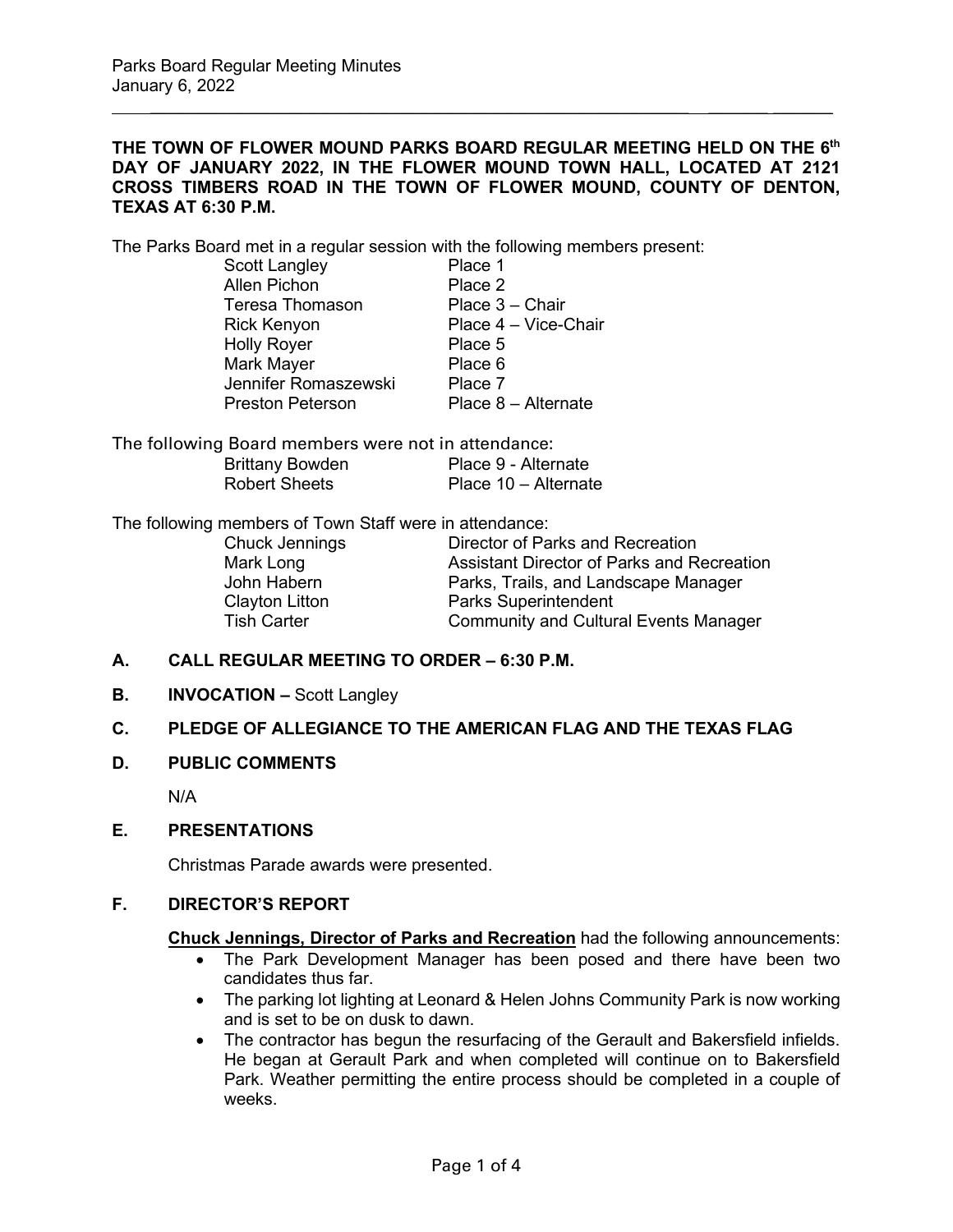• Rainbow trout were delivered to Heritage and Leonard and Helen Johns park on January 5. 800 trout were placed in Heritage Pond and 1000 trout were placed in Leonard and Helen Johns Park pond.

\_\_\_\_\_\_\_\_\_\_\_\_\_\_\_\_\_\_\_\_\_\_\_\_\_\_\_\_\_\_\_\_\_\_\_\_\_\_\_\_\_\_\_\_\_\_\_\_\_\_\_\_\_\_\_\_\_\_\_\_\_\_\_ \_\_\_\_\_\_\_ \_\_\_\_\_\_\_

- Funding was approved and work has begun to replace the playground safety surface on five playgrounds with a synthetic and PIP rubberized safety surfacing. The five playgrounds are Lone Tree, Prairie Creek, Shadow Ridge, Culwell, and Colony. As of today, Lone Tree is 95% completed, Colony Park started today, and Prairie Creek Park is scheduled to begin next week.
- Miracle League Field Renovation Project Staff will be presenting this to the CDC on January 31 at 6:30pm. It will be a public hearing if any of the Board members wish to attend and comment on the project.
- The majority of the punch list items for The Hound Mound Parking lot and restrooms have been completed. The crosswalk and parking lot opened p the week of Christmas. The restroom opening has bee delayed due to concrete repairs that need to be done in the area and an issue with door hardware.
- The general contractor at Canyon Falls Park installed the picnic pavilion. The playground equipment arrived and is stored onsite. Work on the splash pad and playground areas are next.
- Miscellaneous trail and sidewalk links have been poured at Rheudasil Park. The post tension basketball pad is complete, and the contractors are currently working on the restroom foundation. Work on the boardwalk will start this month.
- Staff met with the consultant today to discuss their draft recommendations for the Trails Master Plan. The Steering Committee and the Technical Work Group meetings will be on January 19 with the consultant providing input on the draft recommendations and the first three chapters of the plan. The consultant will be here on February 3 at the Parks Board meeting to present the draft recommendations and hold a public open house before the meeting from 5:30- 6:30. They will have maps and other displays for the public to view and to be available for questions. The public will be invited to stay to hear the presentation to the Board. We will now look to hold our joint work session with the Town Council at the March Parks Board regular meeting.
- We are still waiting for the fabric to be installed at Heritage Park. The adult fitness equipment has been ordered and should ship out in March.
- The Gibson-Grant Log House will be open for tours every Friday and Saturday this month.
- The Grand Park playground is scheduled to be finished with fabrication and ready for install in mid-February and Town is bidding out the rest of the work this month with council approval in early March.

**Mark Long, Assistant Director of Parks and Recreation** had the following announcements:

- Breakfast with Santa took place on Saturday, December  $11<sup>th</sup>$  and 254 people attended the event. CoServ was thanked for sponsoring the event and the Summit Club was thanked for cooking breakfast.
- The CAC will host an open house on Saturday, January 15. Entry to the CAC is free all day.
- The Town will sponsor the MLK Jr event on Monday, January 17<sup>th</sup> at Marcus High School.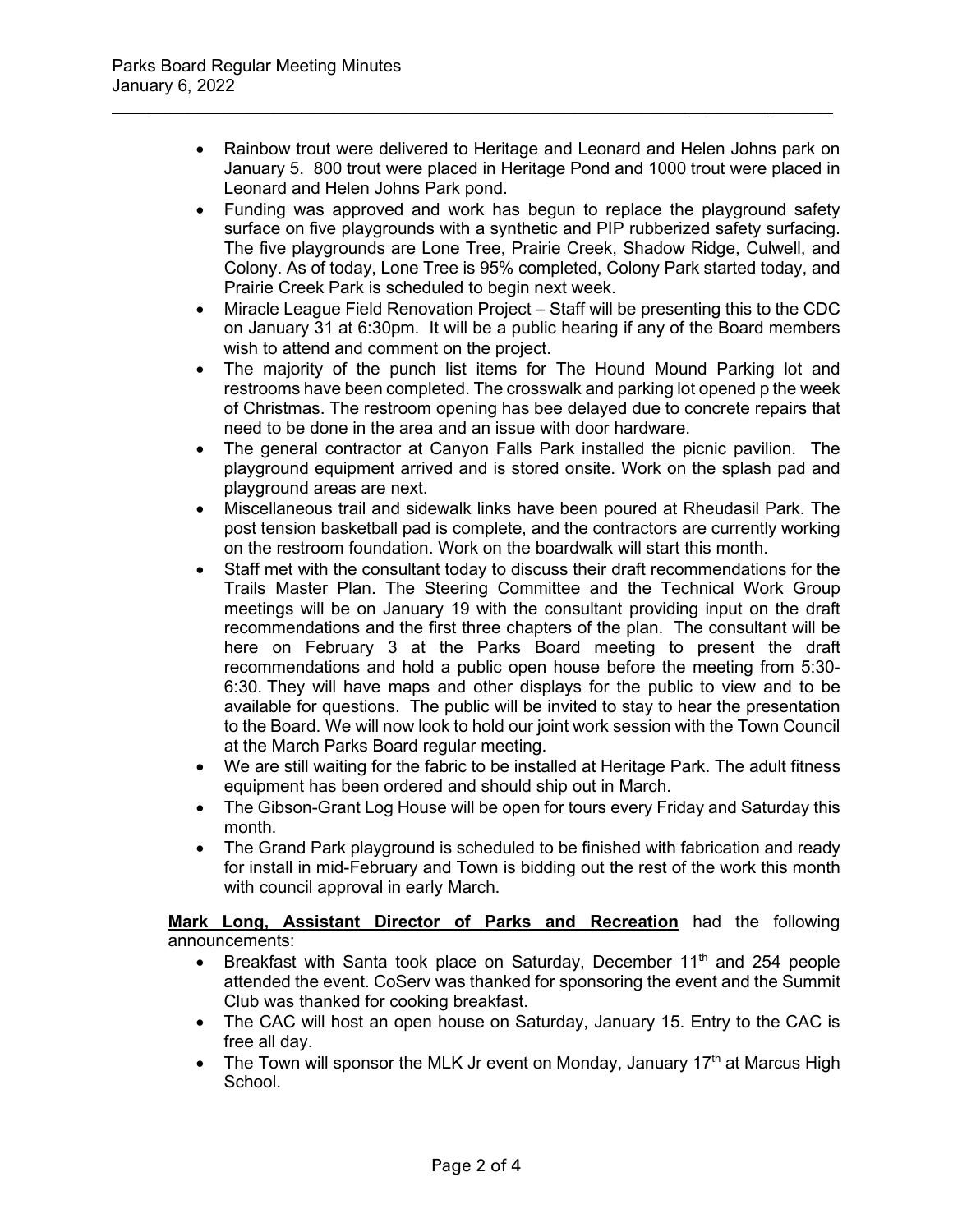• The CAC has two new staff members: Eric Belcher, Aquatics Coordinator and Katheryne Bradbury, Programs Coordinator.

\_\_\_\_\_\_\_\_\_\_\_\_\_\_\_\_\_\_\_\_\_\_\_\_\_\_\_\_\_\_\_\_\_\_\_\_\_\_\_\_\_\_\_\_\_\_\_\_\_\_\_\_\_\_\_\_\_\_\_\_\_\_\_ \_\_\_\_\_\_\_ \_\_\_\_\_\_\_

- The department is actively seeking part-time lifeguards and swim instructors at the CAC.
- Friday, Jan. 7 at 9:30am. the FMSC will hold the annual SIM FIT Expo. The SIM FIT program has more than 22 fitness and dance classes each week.
- The SIM program will be partnering with the Texas Department of Health and Human Services to provide Texercise program at the FMSC.
- Seven new stand-up paddle boards were delivered to Twin Coves Park and are ready to be rented.
- Tish Carter was welcomed as the new Community and Cultural Events Manager.

# **G. CONSENT AGENDA**

**1. Consider approval of the minutes from a regular meeting of the Parks Board held on December 2, 2021.**

## **Board Deliberation**

Vice Chair Kenyon moved to approve as presented in the agenda caption. Board Member Royer seconded the motion.

# **VOTE ON THE MOTION**

- **AYES: Langley, Pichon, Kenyon, Royer, Mayer, Romaszewski NAYS:**
- **H. RECESS REGULAR MEETING**
- **I. CALL WORK SESSION TO ORDER**
- **J. WORK SESSION ITEMS**
- **2. Review and discuss tennis center conceptual plans for four different town owned sites as part of the tennis center feasibility study.**

**Staff Presentation** Chuck Jennings – Director of Parks & Recreation

**Pros Consulting** Mike Svetz

# **MHS Planning and Design**

Hunter Rush

Mike Svetz presented key findings related to different sites located in the Town to see if it was feasible for a proposed tennis center. The sites were Leonard and Helen Johns Park, Trotter Park, Dunham Rd, and east of the CAC.

The following individuals spoke in favor of a tennis center/pickleball courts in Flower Mound. *Names listed below don't necessarily reflect the order in which each person spoke, and all addresses are located in Flower Mound unless otherwise indicated.*